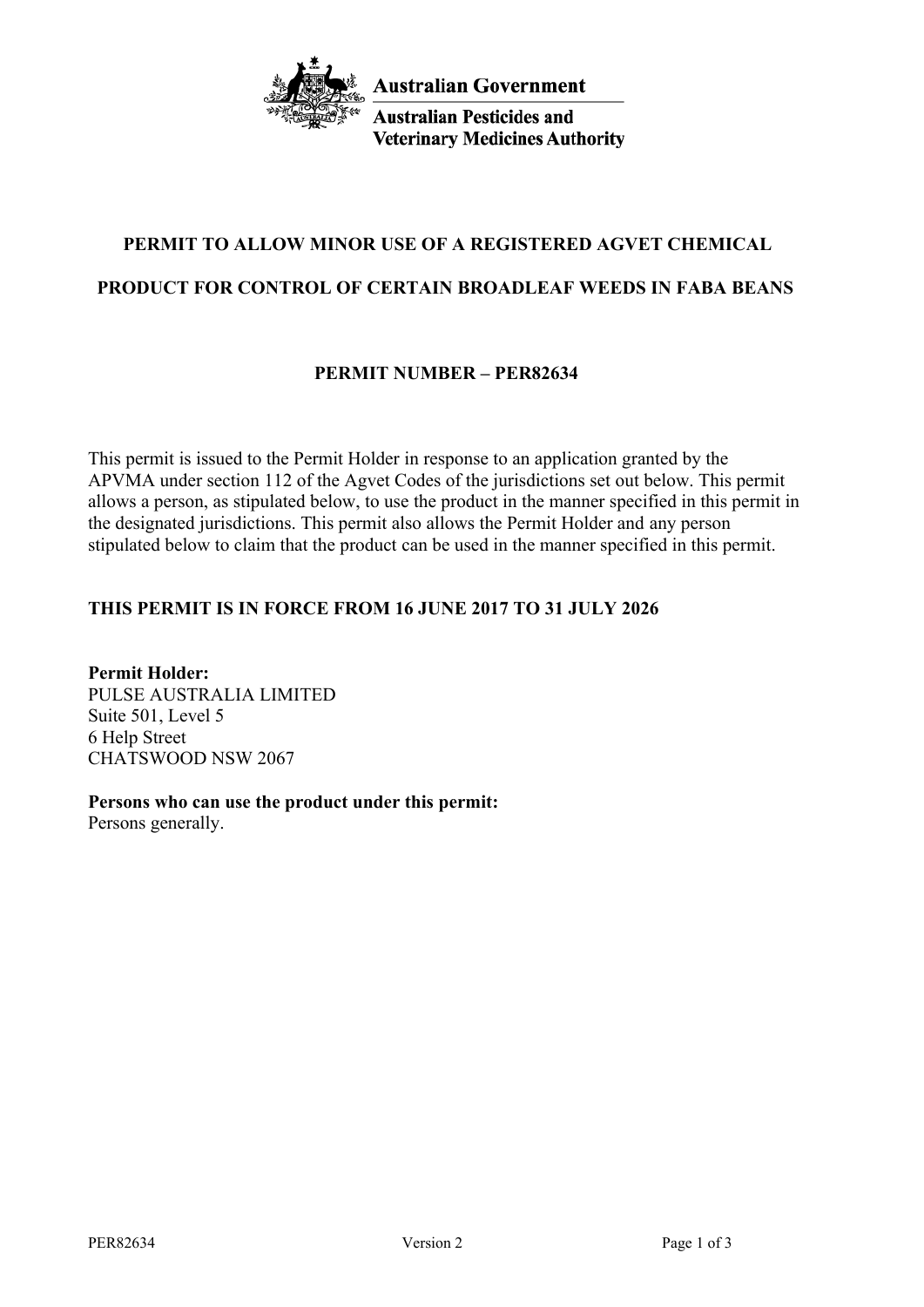# **CONDITIONS OF USE**

## **Products to be used:**

BASAGRAN POST-EMERGENCE HERBICIDE (APVMA No. 31608) PLUS OTHER REGISTERED PRODUCTS Containing: 480 g/L BENTAZONE as the only active constituent.

## **RESTRAINT:**

DO NOT apply under hot, dry conditions.

#### **Directions for Use:**

| Crop       | Pest                                                                         | Rate     | <b>Critical Comments</b>                                                                                       |
|------------|------------------------------------------------------------------------------|----------|----------------------------------------------------------------------------------------------------------------|
| Faba beans | <b>Broadleaf Weeds</b><br>As listed on the approved<br>label for Broad beans | 1 L/ha   | Apply when weeds<br>are less than two true<br>leaves.                                                          |
|            |                                                                              | $2$ L/ha | Apply when faba<br>bean plants are at the<br>two leaf stage or<br>earlier and weeds are<br>less than 5cm high. |
|            |                                                                              | 3 L/ha   | Ensure weeds are<br>less than 5cm high,<br>and faba bean plants<br>are developed past<br>the two leaf stage.   |

#### **Critical Use Comments:**

- Apply as a foliar application via boom spray.
- Use a spray volume of 220-440 L/ha.
- DO NOT apply more than 1 application per crop.

#### **Crop Safety:**

- Beans are tolerant of Basagran after the first two trifoliate leaves are fully expanded. There may be leaf scorch but this will not affect yields.
- Avoid applications during cold, frosty or drought conditions. Refer to the section titled "*The Effects of Stress and Weather*" on the product label for further information before applying the product.

#### **Withholding Period:**

Harvest: Do not harvest for 8 weeks after application. Grazing: Do not graze or cut for stock food.

#### **Jurisdiction:**

NSW & QLD only.

# **Additional Conditions:**

This permit allows for the use of a product in a manner specified on the permit. Persons who wish to prepare for use and/or use products for the purposes specified in this permit must read, or have read to them, the details and conditions of this permit. Unless otherwise stated, the use of the product must be in accordance with the product label.